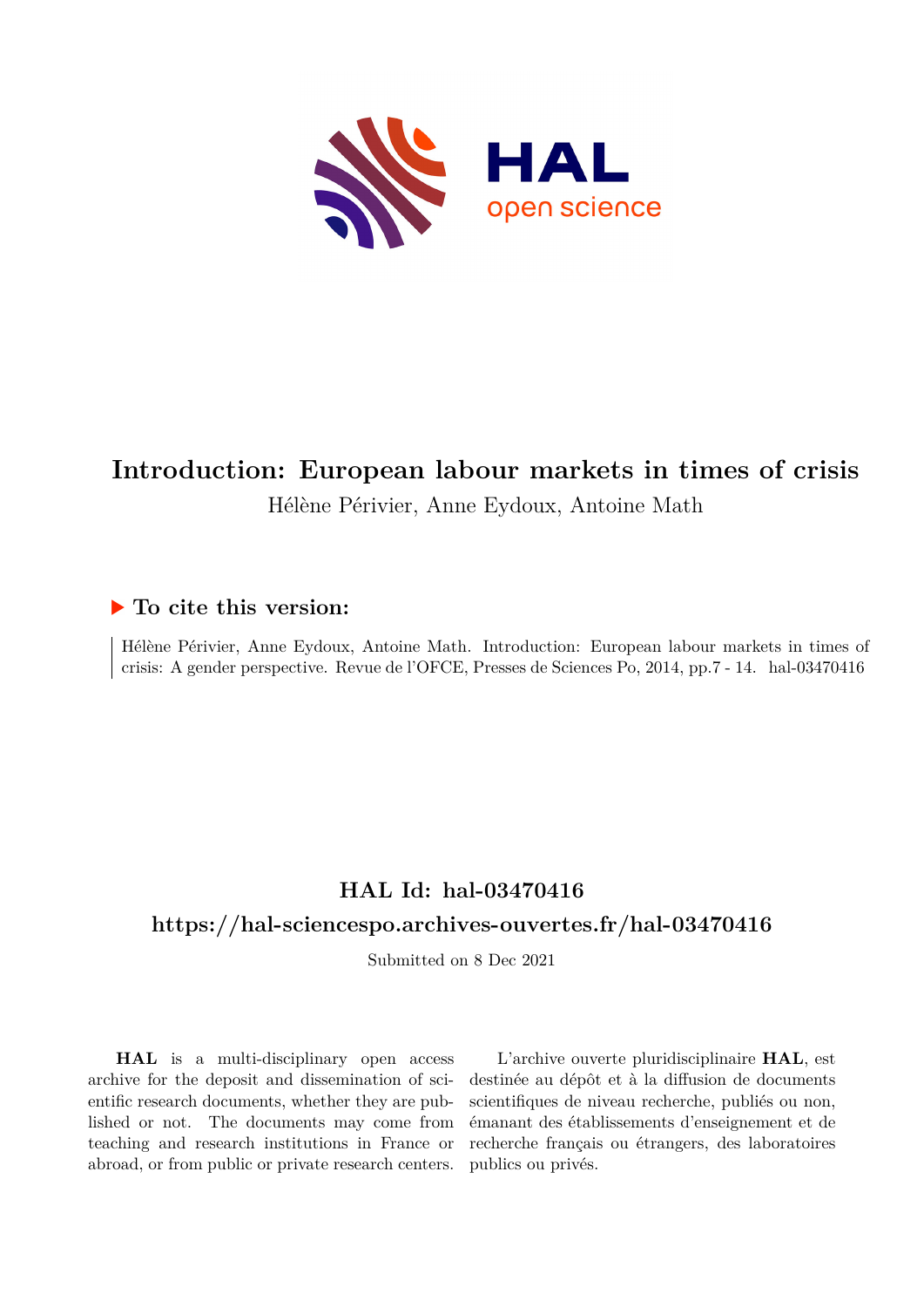### **Introduction**

#### **EUROPEAN LABOUR MARKETS IN TIMES OF CRISIS** A GENDER PERSPECTIVE1

**Anne Eydoux2, Antoine Math3 and Hélène Périvier4**

The crisis that began in 2008 has hit European countries diversely, causing economic and labour market disequilibria of more or less magnitude. As with past global crises, the current one has gendered implications. While women's employment is said to have been preserved relative to men's in the early stage of a recession, austerity plans implemented in several countries to limit public deficits and debts are deemed to affect female workers more deeply. How gendered are labour market changes in recession and austerity and how should cross-country differences be analysed? The seminal book edited by Jill Rubery in 1988, *Women and recession*, carried out a comprehensive and comparative review of the gendered dimensions of past recessions, and it constitutes an invaluable guidebook for the present. It notably points out the protective role of the gendered segregation of labour markets (i.e. the fact that women and men do not work in the same sectors or occupations): male-dominated sectors (construction, industry, etc.) are generally first hit in recession, while female-dominated sectors (services and the public sector) remain quite sheltered from a quick drop in the demand for labour – but are exposed to job losses at a later stage. Jill Rubery's book also underlines the way changing gender roles and public policies influence women's labour supply in recessions: as women perceive themselves

<sup>1.</sup> The research presented in this special issue follows up a workshop organised jointly by the CEE, the IRES and the OFCE.

<sup>2.</sup> [Centre d'études de l'emploi, anne.eydoux@cee-recherche.fr.](mailto:antoine.math@ires-fr.org)

<sup>3.</sup> Ires, antoine.math@ires-fr.org.

<sup>4.</sup> [OFCE-PRESAGE, helene.perivier@ofce.sciences-po.fr.](mailto:helene.perivier@ofce.sciences-po.fr)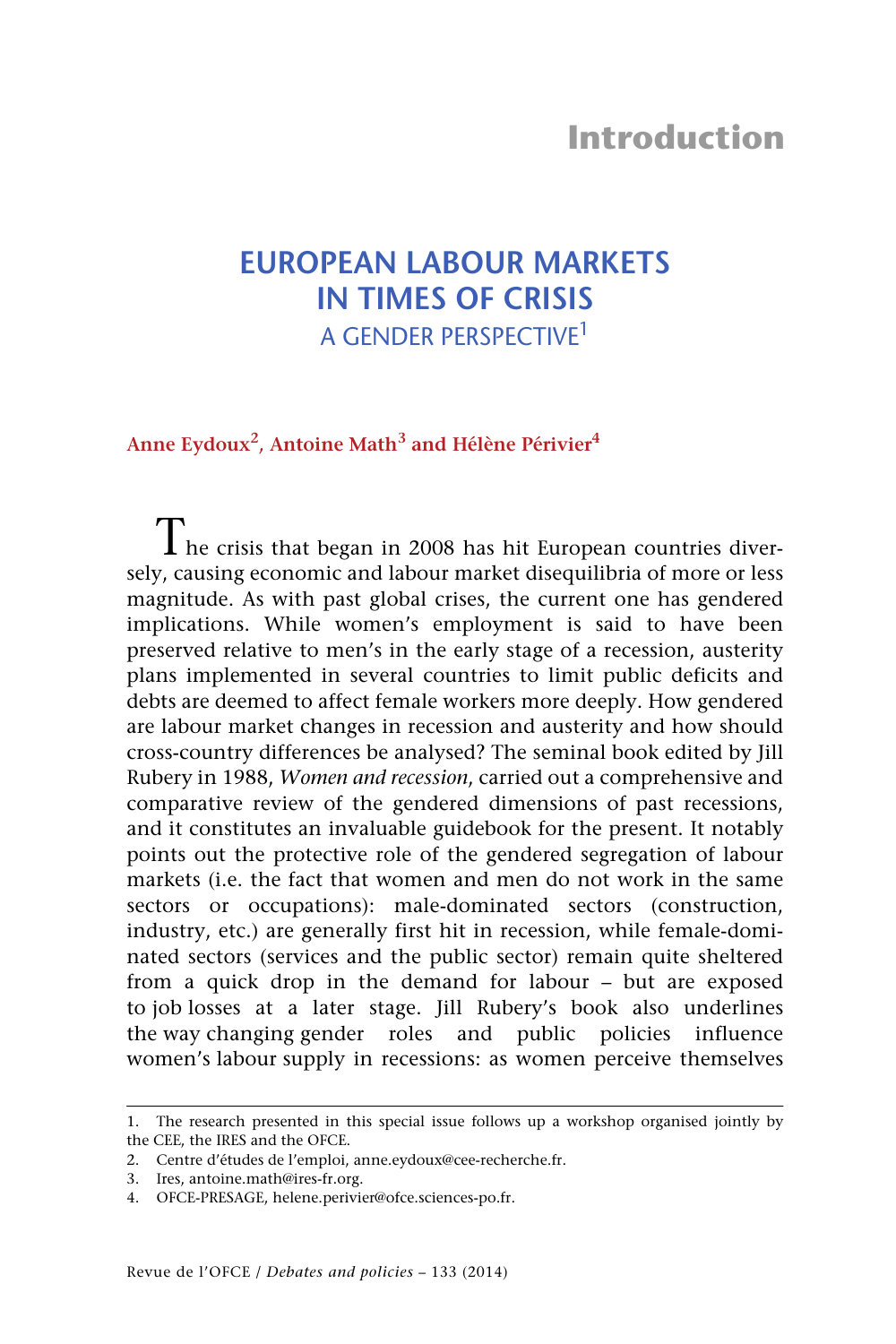as permanent workers, they tend to remain in the labour market even during protracted downturns.

Are common hypotheses regarding the gender-segregation in the labour market or the role of public support for women's participation still relevant to analysing the gender implications of recent crises? Are public policies implemented in times of recession (stimulus packages, fiscal consolidation, labour market reforms, crisis-related social and employment policies etc.) gender neutral or do they impact differently on women's and men's employment?

This special issue of the *Revue de l'OFCE* aims to shed light on the differences in the gendered dimensions of past and/or present crises and related policies' impacts on European labour markets. The issue includes several comparative papers that either deal with gender at the European Union (EU) level, encompassing a variety of European countries, or that focus on more specific groups of countries, such as those most hit by the crisis and austerity: central and eastern European (CEE) countries, or 'continental' countries. To complete the picture, a focus on specific country cases helps understanding the great variety of crises and how related policies impact on gender in labour markets. For instance, in Germany where female employment has apparently been spared the effects of recession in quantitative terms, the focus is on the low quality of women's jobs. In central and eastern Europe, as well as in southern countries such as Greece, Portugal and Spain, male and female employment has been so deeply affected in quantitative terms (both in the recession and in the austerity phase of policy) that poverty and material deprivation have increased for all. In the UK, the impact of the recession and austerity has been selective, increasing existing inequalities by gender and by ethnicity, as well as within each category. In Sweden where the public sector is widespread and female-dominated, the impact of recessions on women's employment has been delayed, occurring in austerity phases through the downsizing of the local government sector.

Various approaches are developed in this issue. First of all, many papers show the importance of the timing of recessions and define several phases with different gender implications, often distinguishing the recession and the austerity phases or adding an intermediate phase of recovery. When it comes to the analysis of crisis related policies, the phases may however sometimes appear less sharply, overlapping instead of alternating, for instance when austerity measures were implemented prior to the crisis – eventually in line with the economic governance of the euro zone or with a previous downturn. Several papers cover the long-term changes in labour market or public policies, trying to identify the impact of recession and austerity on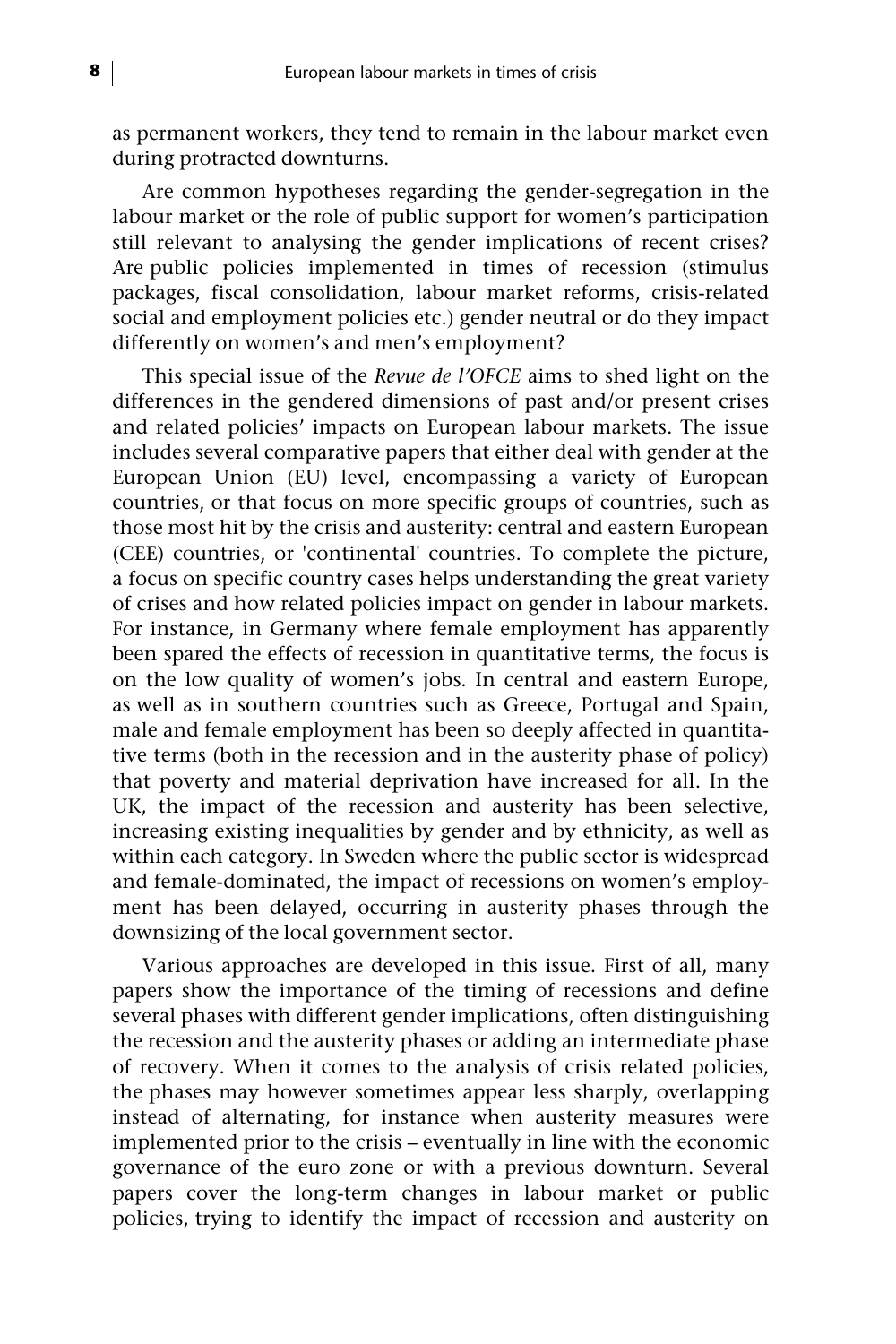trends in female and male employment (or foregone employment growth), and/or to question the change in public policies from a gender perspective. Others rather focus on the short-term gender impact of recession and austerity, exploring the relevance of common hypotheses regarding the demand for labour (segregation effect, buffer effect) or the labour supply (discouraged-worker effect, addedworker effect).

*Jill Rubery and Maria Karamessini*, drawing on the collective book they edited in 2013, *Women and austerity*, focus on eight European countries most affected by the Great Recession (Iceland, the UK, Hungary, Greece, Ireland, Spain, Portugal and Italy) to underline the "challenge of austerity" for gender equality. In the short run, the recession phase predominantly appears as a "he-cession" since employment losses are concentrated in male-dominated sectors (construction and manufacturing, etc.) and hit men more than women, leading to reductions in gender gaps and to a downward convergence of pay and employment conditions. This is a common trend in all countries, whatever the initial differences in women's relative position in the employment structure or the social system and the prevailing social norms on gender roles. The longer term trends are characterised by an austerity phase that may turn into a "she-austerity" whose implications are even more important from a gender perspective. One of the key changes concerns the (femaledominated) public sector that, depending on the magnitude of fiscal consolidation plans, may cease to provide protection from job losses or be exposed to job freezes or deterioration in pay and employment conditions. Such a change exerts a specific pressure on women with higher education, due to their concentration in public service employment. Labour market flexibility and deregulation contribute for their part to a levelling down of (less educated) men and women's employment conditions at the bottom of the labour market, a change that is liable to weaken gender equality as an important policy matter. Austerity also has negative social implications as regards the gender regimes of work and care. The state's withdrawal from the provision of social care bears the risk of bringing to an end the "de-familialisation" of care and to hamper women's access to quality employment, especially for those who cannot afford costly childcare services.]

*Hélène Périvier* analyses the dynamics of women and men's employment in eight countries (Denmark, France, Germany, Greece, Italy, Spain, Sweden and the UK) that have been diversely hit in the Great Recession. She explores the gender impact of the recession distinguishing three different phases: the recession phase (drop in GDP), the rebound phase (stimulus packages and relative GDP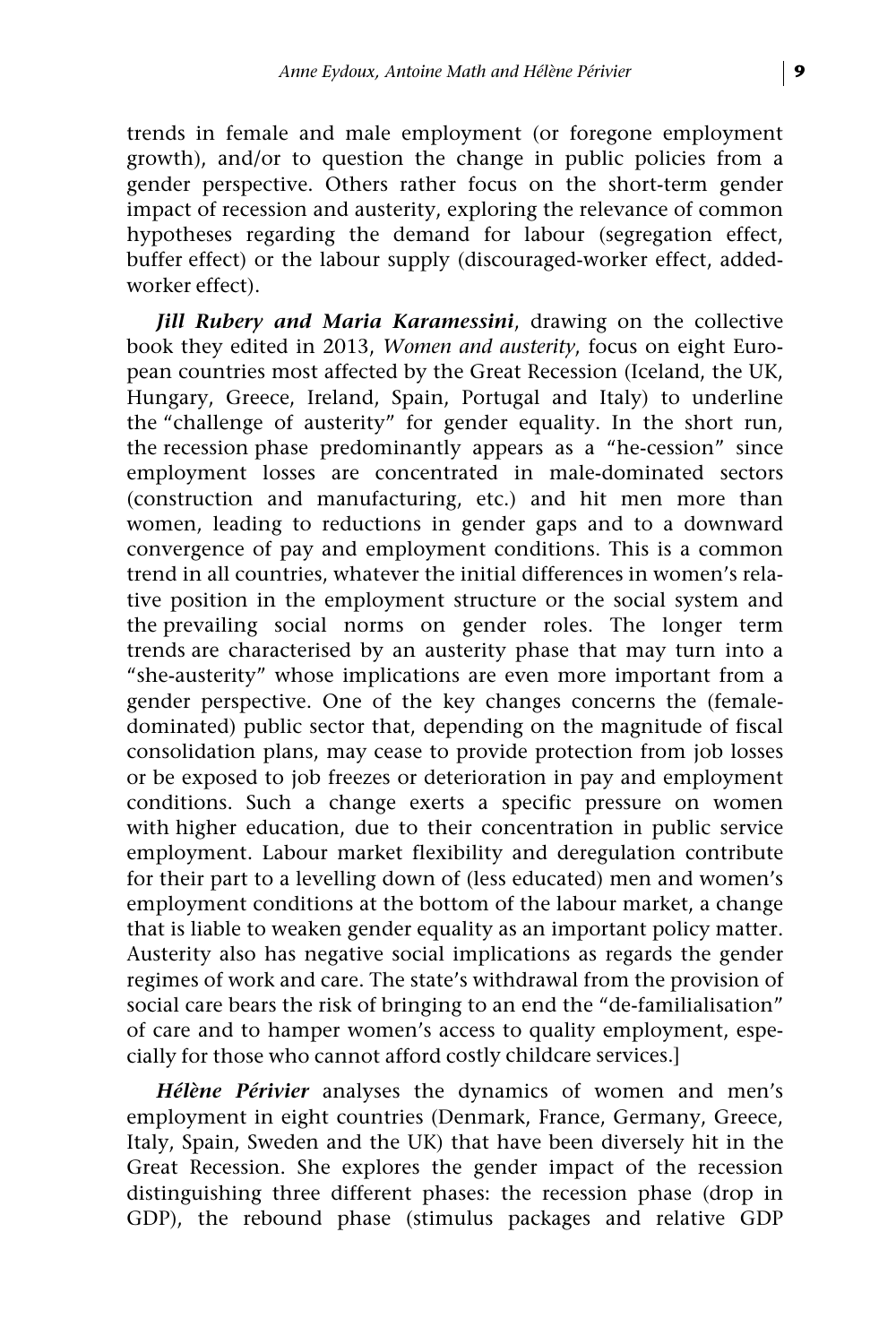recovery) and the austerity phase (cuts in public spending impairing the GDP growth). While male employment was more affected during the recession phase and recovered better in the rebound phase, the austerity phase is expected to be particularly harsh for female employment. A shift-share analysis relying on Eurostat data confirms the role of sex sectoral segregation in explaining the gender impacts of recession, but with notable differences between countries. In Spain, sex sectoral segregation has contributed to protecting women relatively from job losses and explains most of the narrowing of the gender gap. Such protection is weaker in Denmark and the UK, where women have experienced more job losses than expected, had their distribution across economic sectors remained the same during recession. Austerity plans have begun to hamper female employment, again with important differences across countries.

*Mark Smith and Paula Villa* adopt a medium term perspective and a holistic view to encompass the full gendered impact of the recession, both on the labour market and on employment policies in Europe (EU27). In the context of widespread rises in female employment rates prior to the crisis, they highlight what they call "foregone employment growth" during recessions, as well as the differing responses of women's and men's activity patterns. Reviewing the European Union and Member States' policies, they show that previous advances in gender equality have also been foregone. Gender preoccupations are no more a priority on the European agenda. At the EU level, the gender perspective has lost the prominent position it had acquired in policy-making since the 1990s. It has been challenged during the recession as governments have responded to the crisis by "reverting to type" and weakening gender equality commitments. For instance, some countries have implemented cuts in their equalityrelated measures, while others have treated women as a buffer labour force in their crisis-related measures.

Focusing on the case of Central and Eastern European (CEE) countries, *Éva Fodor and Beáta Nagy* find that job and occupational segregation have protected women's employment more than men's in these countries as well. After the collapse of State Socialism at the beginning of the 1990s, women and men's employment declined much, leading to a rise in poverty. By the 2008 crisis, it was far from having recovered from the transformation shock. The Great Recession has led to a sharp deterioration of the situation of women and men in both CEE and Southern EU countries. Examining the evolution of employment and material deprivation in "peripheral" (CEE and the much-affected Southern EU countries) and "core" (Western EU) countries, the authors show that, whereas women in core countries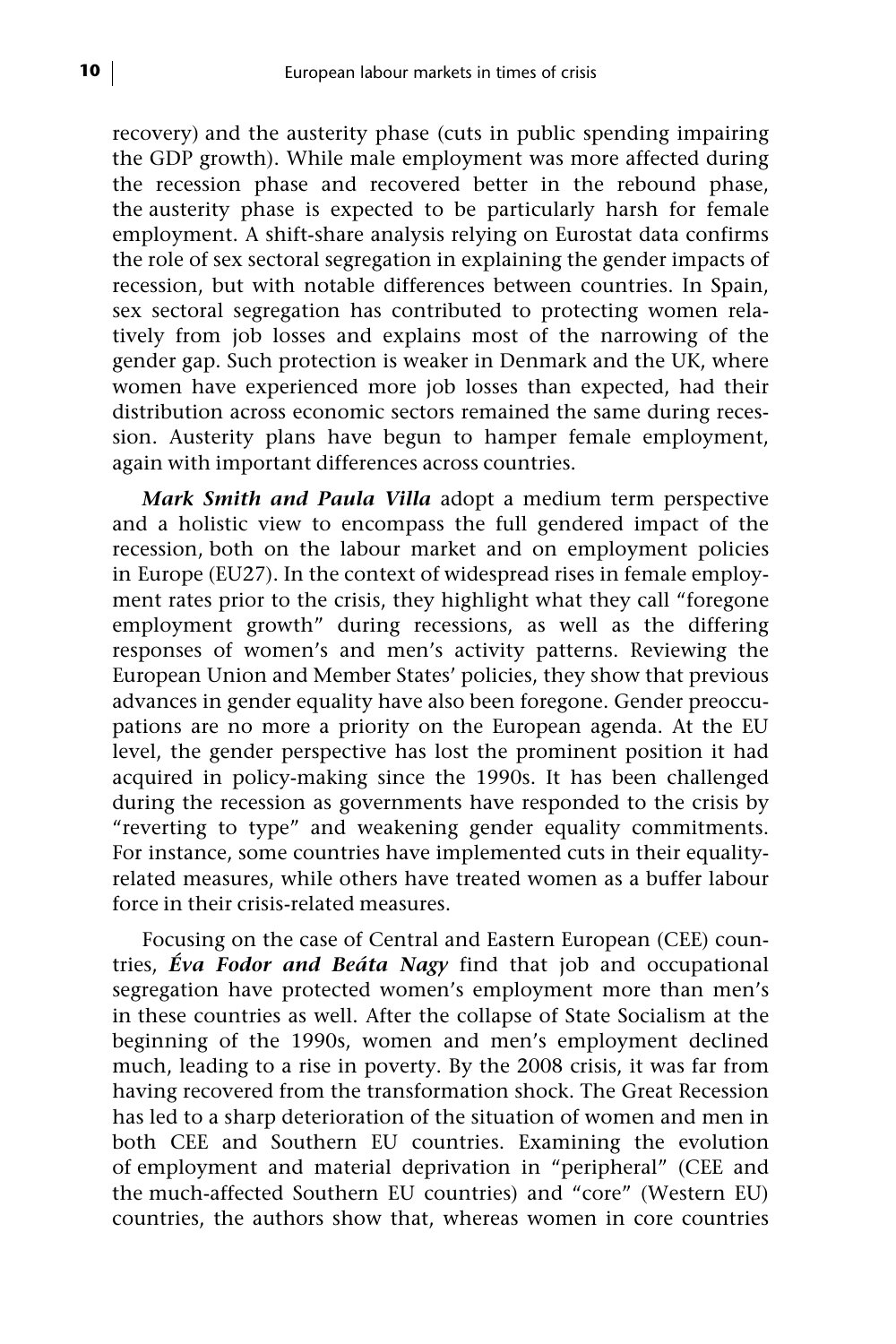were not much affected in the first stage of the recession, women in peripheries experienced a deep employment crisis. In these countries, the Great Recession has been an "an ebbing tide" lowering "all boats": the observed reduction of the gender gaps has been the result of a levelling down, leading to increased unemployment and very deep levels of material deprivation and to decreased job satisfaction for both women and men. If women have been less affected than their male counterparts in CEE countries, they have been much more vulnerable to the 2008 crisis than their western peers.

*Anne Eydoux* focuses on "continental" countries (France and Germany), exploring from a gender perspective the effects of the 2001 and 2008 economic downturns and their policy responses. During the Great Recession, France experienced a significant rise in both male and female unemployment, while Germany apparently witnessed a (gendered) "employment miracle": unemployment rates only temporarily increased for men but continuously decreased for women. Germany is thus often cited as a model for France, especially for its structural labour market reforms (decided in the early 2000s when the country was in recession and experiencing a deep employment crisis). These reforms are often presented as the reason for its current employment performance. In both countries, economic downturns have hit male-dominated sectors and men's jobs first, thereby leading to a reduction or a reversal of the unemployment gender gap and challenging the male-breadwinner model. But women have not been spared: their employment and social conditions have been impaired by austerity measures and "structural" labour market reforms. While recovery plans and labour market policies developed in the earlier stage of recessions have tended to provide support to the male-dominated sectors and to the male labour force, structural reforms have deteriorated the quality of women's employment.

*Claudia Weinkopf* provides further insights into the trends and patterns of female employment in Germany, showing that the country's good employment performance in quantitative terms may also be analysed as a defeat in terms of gender equality. The recent economic crisis did not significantly hit female and male employment nor directly challenge gender equality. But before, during and after the recession, real progress towards a more equal German labour market has been hindered by labour market reforms and an institutional framework that remains very ambiguous and inconsistent as regards the role of women in the labour market. The so-called German "employment miracle" has been accompanied since the mid-2000s with a rise in low, hourly-pay jobs for women and atypical or marginal forms of employment. Women's employment growth has been prima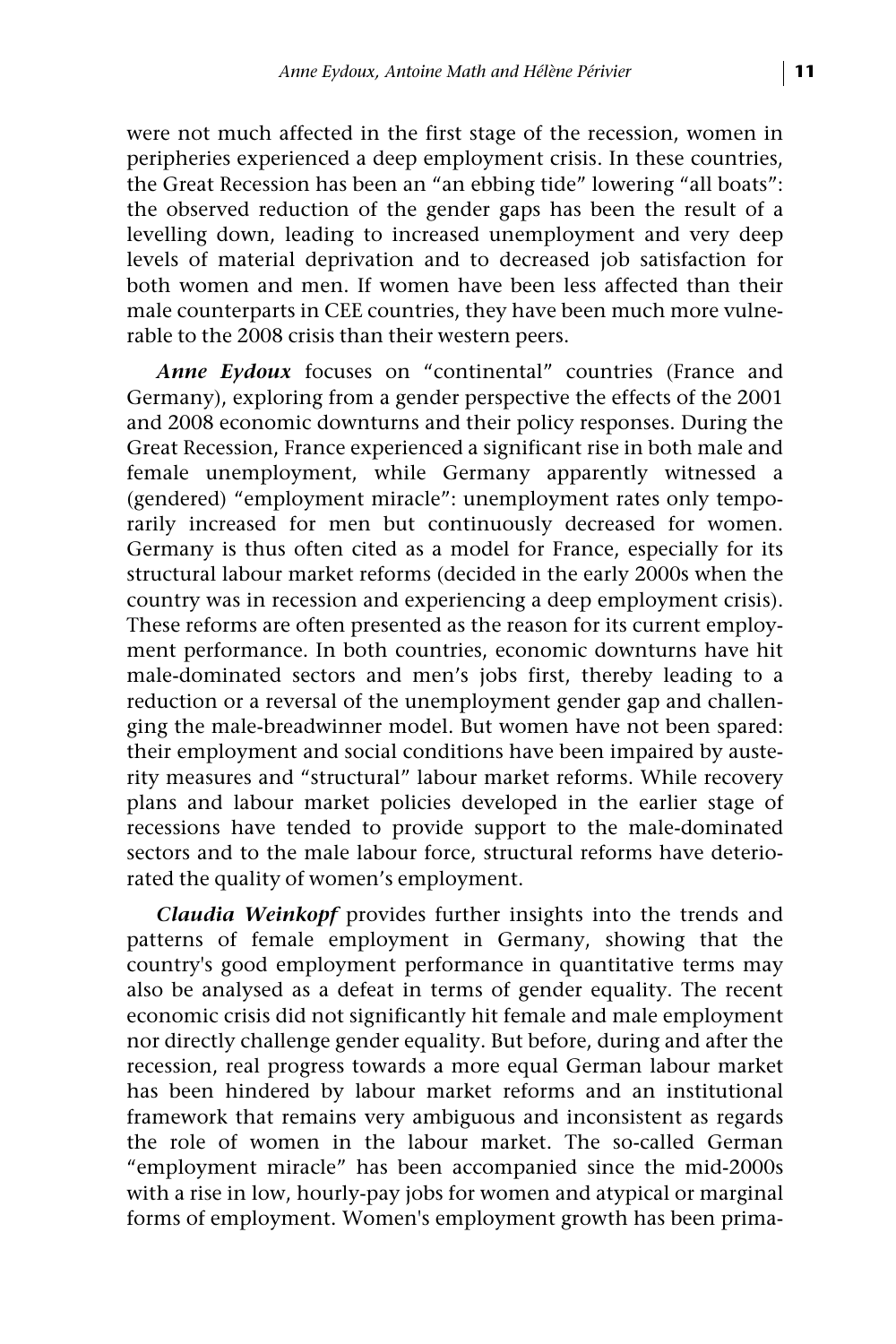rily based on a steadily rising number of part-time jobs and mini-jobs (encouraged through incentives to keep the monthly earnings below a pay threshold of  $\epsilon$ 450) that confines them to a second earner position, while reconciliation instruments now (since August 2013) provide for a new payment for caregivers who are not using childcare.

*Yolanda Peña-Boquete* focuses on Spain, a Southern country among the most affected in the Great Recession. Prior to the 2008 crisis, women's position in the Spanish labour had improved as regards all outcomes (level of education, employment rate, participation) but the unemployment gender gap had resisted quite strongly: women kept having a much higher unemployment rate than men, up to twice as much in some periods. This gap almost disappeared during the Great Recession. The author compares the gendered responses of unemployment in the 1992-1993 recession and during the most recent one. The decomposition of changes in female employment shows that whereas the buffer effect was central during the 1992-1993 recession (women in unstable jobs acted as a labour force buffer), the segregation effect has been more significant in the ongoing recession. The observed reduction of the unemployment gender gap in the Great Recession results from women's over-representation in less cyclical or protected sectors (segregation effect) while male-dominated sectors were both most hit by the economic downturn and exposed to job losses, due to a higher share of temporary jobs (men-detrimental buffer effect).

*Maria Karamessini and Franciscos Koutentakis* explore the case of Greece, which is particular in a number of respects. Greece has experienced the deepest structural crisis in its recent history and has been through an austerity cure resulting in a further fall of its GDP, which slumped by 20.1% from 2008 to 2012, while employment dropped by 17.5% and unemployment increased by 3.3 times. Analysing the gender impact of the crisis, the authors show that, while male employment retreated much more than female employment as the Great Recession impacted male-dominated sectors more, the gender unemployment gap has remained remarkably stable. Their thorough analysis suggests two simultaneous explanations of this apparent puzzle. They interpret supply-side responses in terms of a discouragedworker effect for men, whose falling participation mitigated the rise in unemployment, and in terms of an added-worker effect for women: inactive women joined the labour force in increasing numbers while employment opportunities were still shrinking, thus boosting their unemployment rate.

*Pilar Gonzáles* points out some distinctive gender features of the Portuguese labour market when compared to its southern neighbours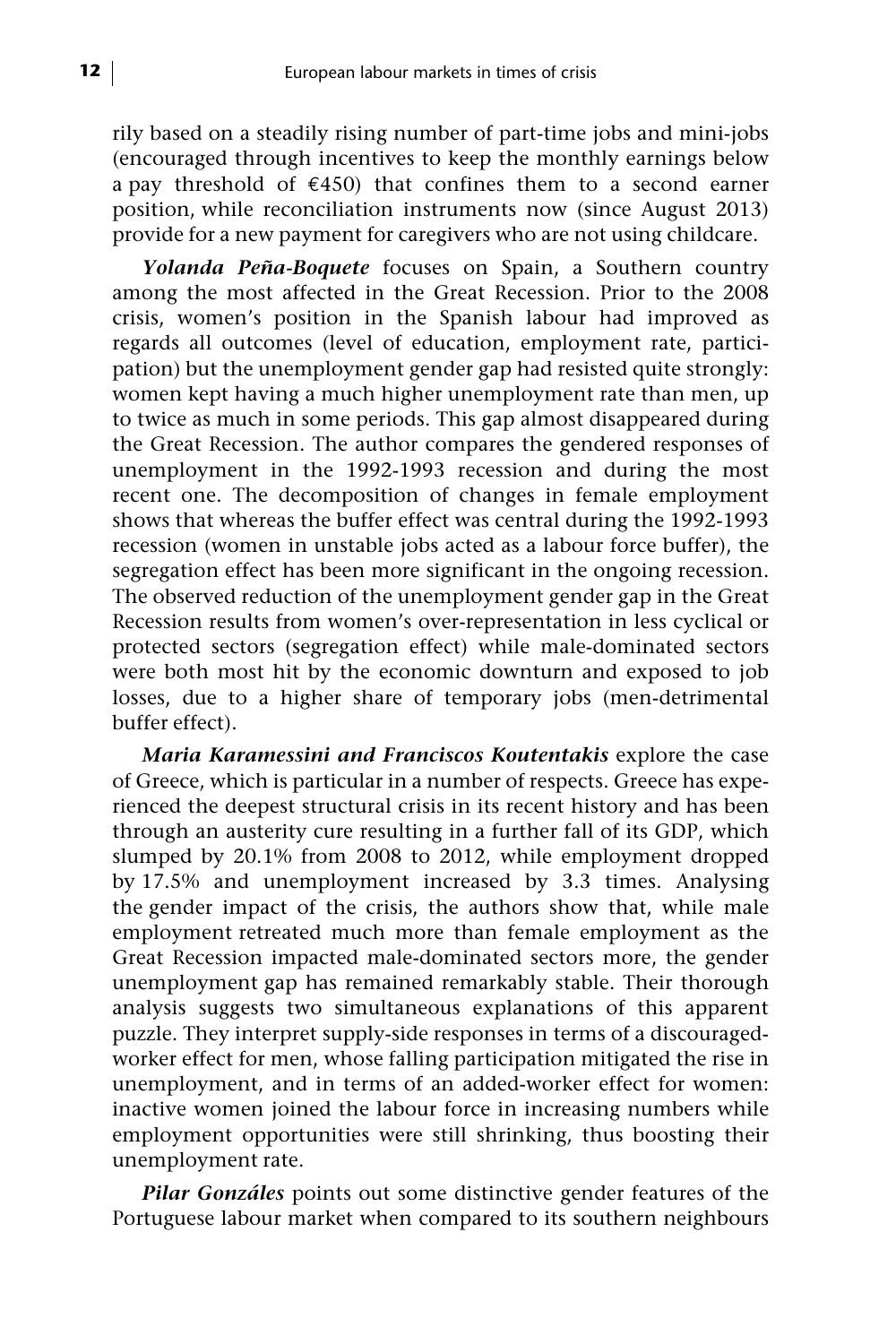Greece or Spain: the traditionally high rates of female participation and employment. As in the Greek case, the recession started with the crisis of 2008 and continued with austerity measures implemented under the auspices of the Troïka. It resulted in a rise of unemployment to huge and unprecedented levels both for women and men as well as in increasing inequalities. As in many other countries, the unemployment gender gap closed during the Great Recession because maledominated sectors have been hit more. It cannot be interpreted as a step towards gender equality when it occurs under massive unemployment affecting both sexes. Moreover, the gender segregation of the labour market did not diminish. Pay and poverty gaps did not notably change and remained gender biased, disadvantaging women. According to the author, previous achievements in gender equality have nevertheless been sufficiently incorporated into the institutional and legal framework, so as to ensure that they are not reversible during recession, even if the gender dimension has lost visibility in the public debate, hampering further progress.

*Anthony Rafferty* examines labour market developments and government policy responses in the UK after the crisis of 2008, during both the recession phase and the unfurling austerity phase. In the country's high-inequality economic model, he analyses the way the experience of recession and austerity has differed, not only by gender but also by ethnicity. He highlights both the varying overall effects by gender and the tendency for ethnic minority women and men to have fared worse than UK born white women and men in the recession phase. Austerity policies, because they negatively impact on public sector jobs and welfare expenditures, tend to intensify further existing inequalities, and to affect women disproportionately. Longer term trends in growing female labour market participation are nonetheless unlikely to be reversed: women in the UK will remain as committed to the labour market as before, even if many more have a rougher time of it.

The Swedish case is analysed by *Anita Nyberg*. In Sweden as in other Northern European countries, female and male employment rates are high. The labour market is highly segregated and women are over-represented in the public sector. The rapid development of this sector has long facilitated the expansion of women's employment, simultaneously creating jobs and facilitating the reconciliation of work and care by providing child and elderly care. This feature has made women relatively sheltered during recessions, which have more affected male-dominated activities. But it has turned into a disadvantage for women in times of austerity. Comparing the short-term and long-term gender impact of two economic recessions (1990-1993 and